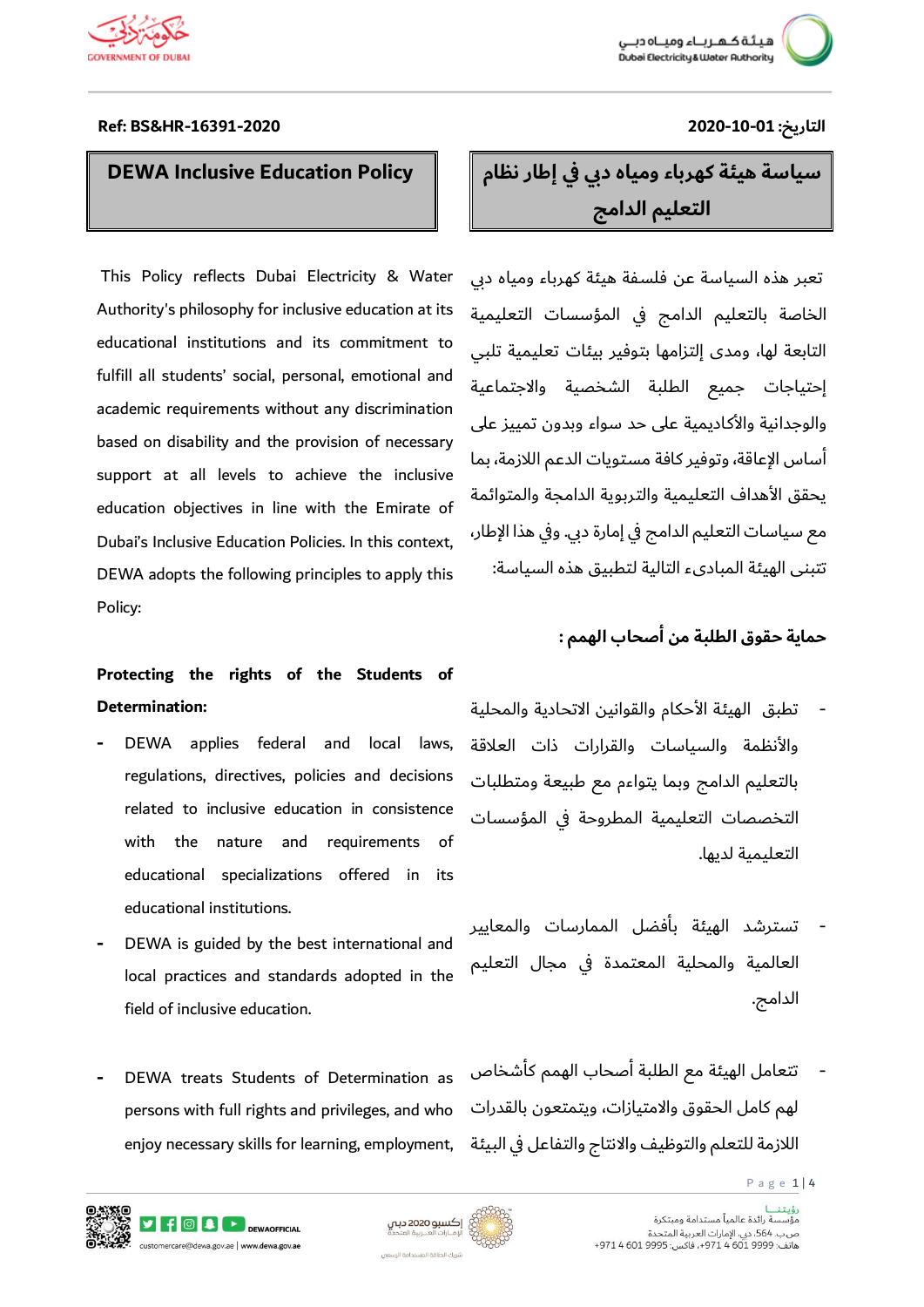production and interaction in the educational environment, work and society. All students, with no exception, have the same level of value and importance, and all DEWA educational institutions guarantee this right.

**-** Commitment to ensure the participation and involvement of all Students of Determination in appropriate educational curriculum and extracurricular activities.

#### **Communication and service delivery:**

DEWA trains and qualifies its employees in its educational institutions to communicate and deal with people of determination.

DEWA seeks to ensure happiness for the Students of Determination and their peers through providing them with its inclusive educational services and communicate with them and their parents in a flexible, smooth and effective manner, and in line with the quality level of services approved by the government in the field of inclusive education in the Emirate.

#### **Circulating a culture of inclusive education:**

- **-** DEWA seeks to build and circulate a culture of inclusive education in its educational institutions and its channels of communication and include it in the policies, procedures and practices applied within those institutions.
- **-** DEWA is keen to present a positive images and messages that clearly reflect the warm welcome and support provided by its academic institutions to Students of Determination.

التعليمية وفي العمل والمجتمع. جميع الطلبة بال استثناء لهم المستوى ذاته من القيمة واألهمية وهذا حق مكفول لهم في جميع المؤسسات التعليمية التابعة للهيئة.

- االلتزام بضمان مشاركة جميع الطلبة أصحاب الهمم وانخراطهم في أنشطة المنهاج التعليمي والأنشطة اللامنهجية الملائمة لهم.

#### **التواصل وتقديم الخدمات:**

تقوم الهيئة بتدريب وتأهيل موظفيها في المؤسسات التعليمية للتواصل والتعامل مع أصحاب الهمم.

تسعى الهيئة الى إسعاد الطلبة أصحاب الهمم على حد سواء مع أقرانهم، بتمكينهم من الحصول على خدماتها التعليمية الدامجة والتواصل معهم وأولياء أمورهم بشكل مرن وسلس وفعال، وبما يتوافق مع مستوى جودة الخدمات المعتمدة لدى الحكومة في مجال التعليم الدامج في االمارة .

### **تعميم ثقافة التعليم الدامج:**

- تسعى الهيئة الى بناء و تعميم ثقافة التعليم الدامج في مؤسساتها التعليمية وقنوات االتصال الخاصة بها وتضمينها بالسياسات واإلجراءات والممارسات المطبقة لدى تلك المؤسسات.



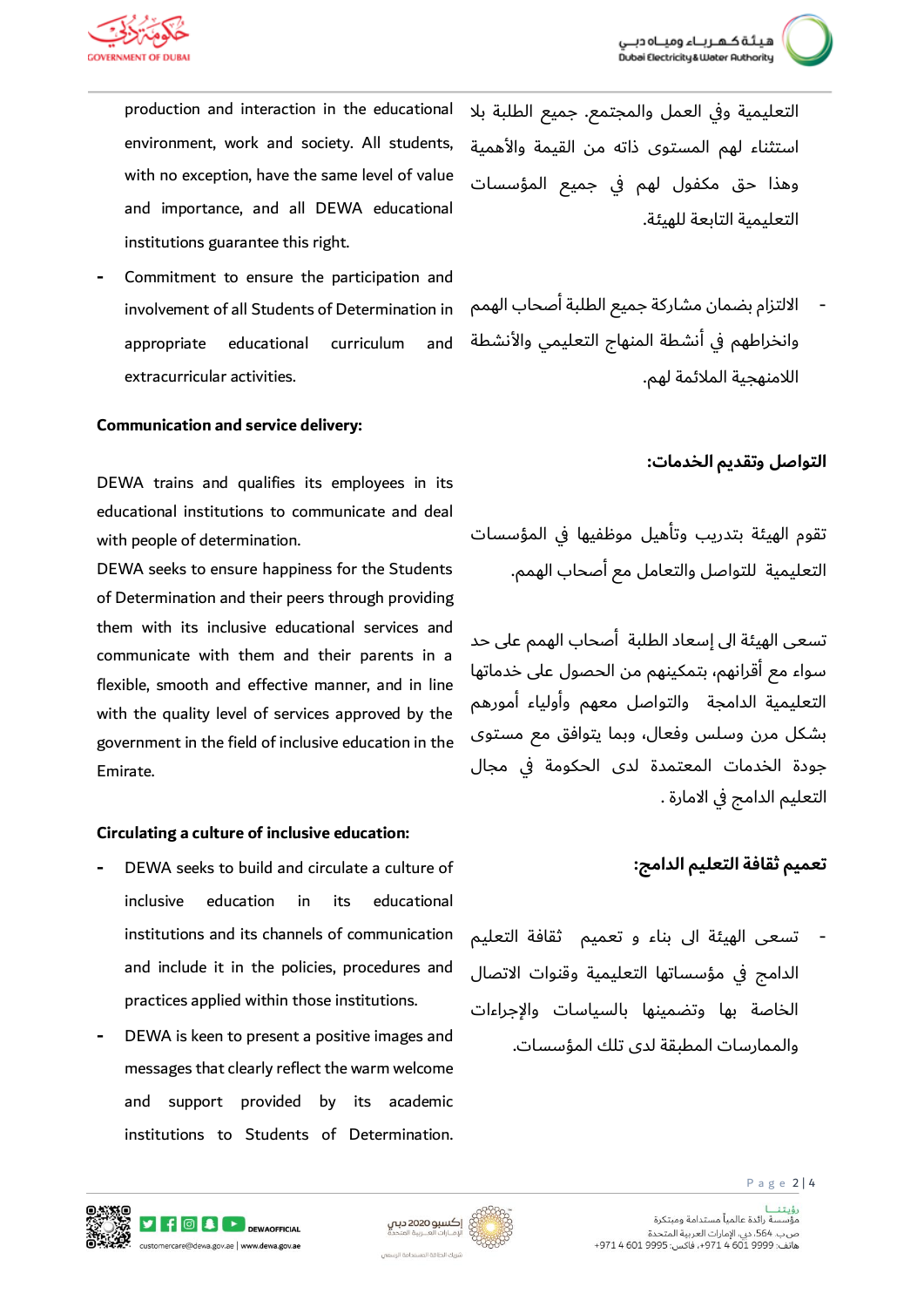- تحرص الهيئة على تقديم صور ورسائل تعكس بوضوح ترحيب مؤسساتها األكاديمية بإنضمام الطلبة أصحاب الهمم إليها ودعمها لهم، وتضمينها في نشرات مؤسساتها األكاديمية وموقعها اإللكتروني والمنشورات التسويقية.
	- **-** تحرص الهيئة على توفير نظم الدعم على مدار رحلة التعليم الدامج في مؤسساتها األكاديمية.

**إعداد وتطبيق تقييمات وإجراءات قبول واضحة ودقيقة:** 

تركز تقييمات القدرات واالحتياجات عند قبول الطلبة في المؤسسات التعليمية التابعة للهيئة على تحديد نقاط القوة لدى الطالب والتحديات التي يواجهها أثناء التعلم، واالستراتيجيات التي تسهم في تسهيل إندماجه في البيئة التعليمية ونجاحه التعليمي جنباً إلى جنب مع أقرانه.

### **التمكين و التطوير المهني:**

توفر الهيئة فرص التعليم المتكافئ وبرامج التدريب والتطوير والتوظيف والتمكين المالئمة للطلبة من أصحاب الهمم في المؤسسات التعليمية التابعة للهيئة ، وبما يمكنهم من االندماج في بيئة العمل وأداء المهام الوظيفية وتأهيلهم للتطوير المهني.

#### **المشاركة المجتمعية:**

تحرص الهيئة على منح طالبها فرصاً متكافئة في مجال



DEWA is keen to offer its students equal opportunities in the field of participation in تحفيز مما مع مان موم مون بالأنشطة التعليمية و اللامنهجية، و تح

- These messages are included in educational institutions' bulletins, website and promotional publications.
- **-** DEWA provides support systems throughout the journey of inclusive education in its academic institutions.

## **Preparing and implementing clear and accurate assessments and admission procedures:**

DEWA conducts assessments of capabilities and requirements when admitting students to its educational institutions to identify their points of strengths and challenges during the learning process, and strategies that contribute to facilitating their integration into the educational environment and educational success side by side with their peers.

#### **Empowerment and professional development:**

DEWA offers equal and appropriate opportunities for education, training, development, employment and empowerment programs and scholarships for Students of Determination in its educational institutions to enable them with necessary skills for integration into the work environment and perform job tasks and qualify them for professional development.